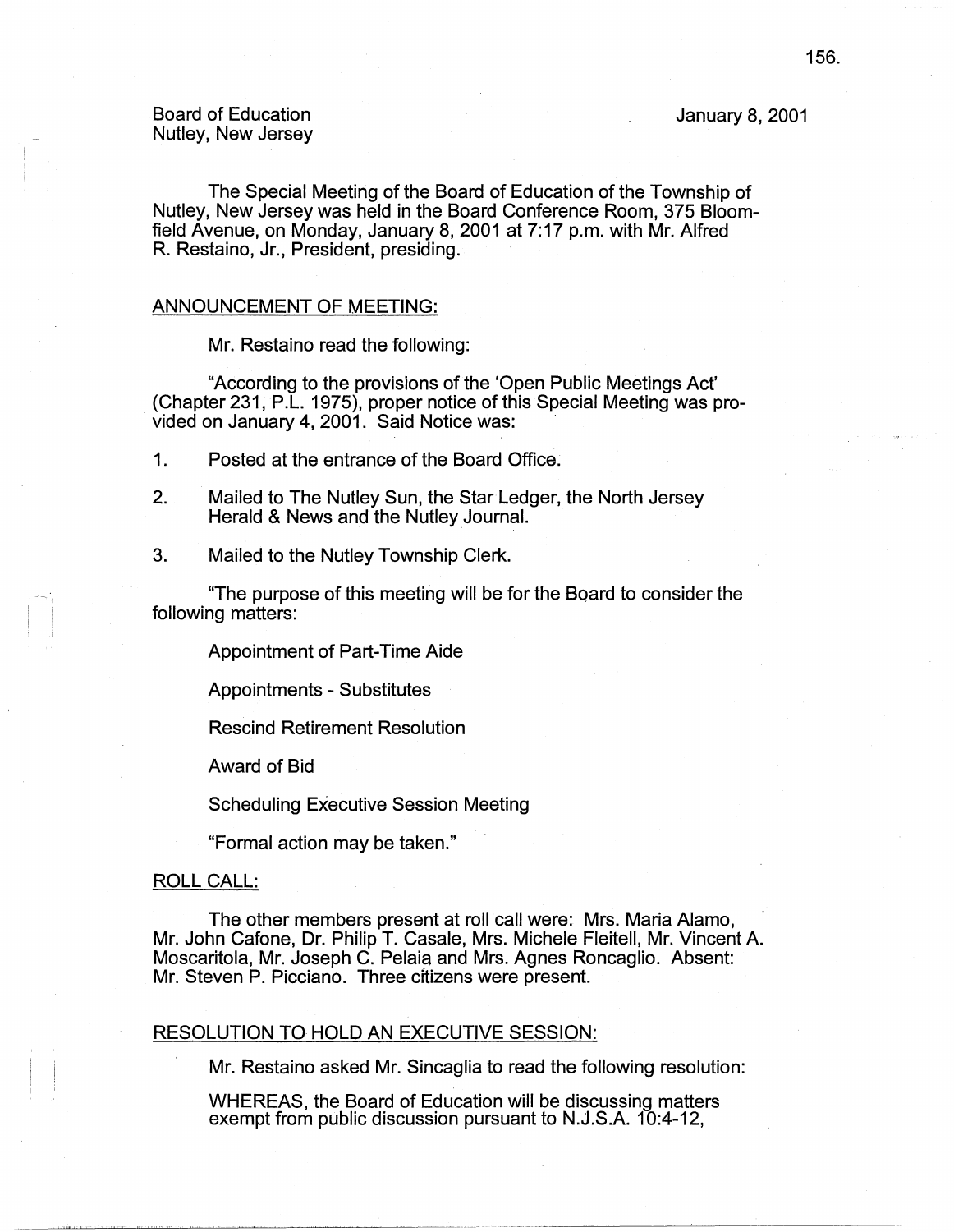NOW, THEREFORE, BE IT RESOLVED, That the Board of Education recess to closed executive session at this time to discuss personnel matters, and

BE IT FURTHER RESOLVED, That the results of the discussions will be made public by inclusion on the agenda of a subsequent meeting of the Board of Education or when the reasons for discussing such matters in closed session no longer exist.

Mr. Moscaritola moved that the resolution be adopted, seconded by Mrs. Roncaglio and unanimously approved by the Board.

# RECESS MEETING:

Mr. Restaino declared a recess at 7:20 p.m.

# RESUME MEETING:

The meeting resumed at 7:30 p.m.

. When the meeting resumed Mr. Sincaglia reviewed the resolutions dealing with the award of bid for the pick-up truck and the scheduling of the Executive Meeting on January  $10<sup>th</sup>$ .

### HEARING OF CITIZENS (Agenda Items Only):

None

# APPOINTMENT - Part-Time Aide: Mrs. Linda Marie Jernick

Mr. Pelaia presented and moved the adoption of the following resolution, seconded by Mr. Moscaritola. On a roll call vote the resolution was unanimously adopted:

BE IT RESOLVED, That the Board of Education appoints Mrs. Linda Marie Jernick as part-time school aide for the 2000/2001 school year, effective January 9, 2001, at the hourly rate of \$11.00, Step 1, in accordance with the hourly rate established by the Board of Education.

# APPOINTMENT - Teacher Substitute: Mrs. Lisa Marie Vallo

 $\overline{ }$ . I I I

Mrs. Alamo presented and moved the adoption of the following resolu- tion, seconded by Mr. Pelaia. On a roll call vote the resolution was unanimously adopted:

BE IT RESOLVED, That the Board of Education appoints Mrs. Lisa Marie Vallo as teacher substitute for the 2000/2001 school year, at the per diem rate of \$68.00, in accordance with the per diem rate established by the Board of Education.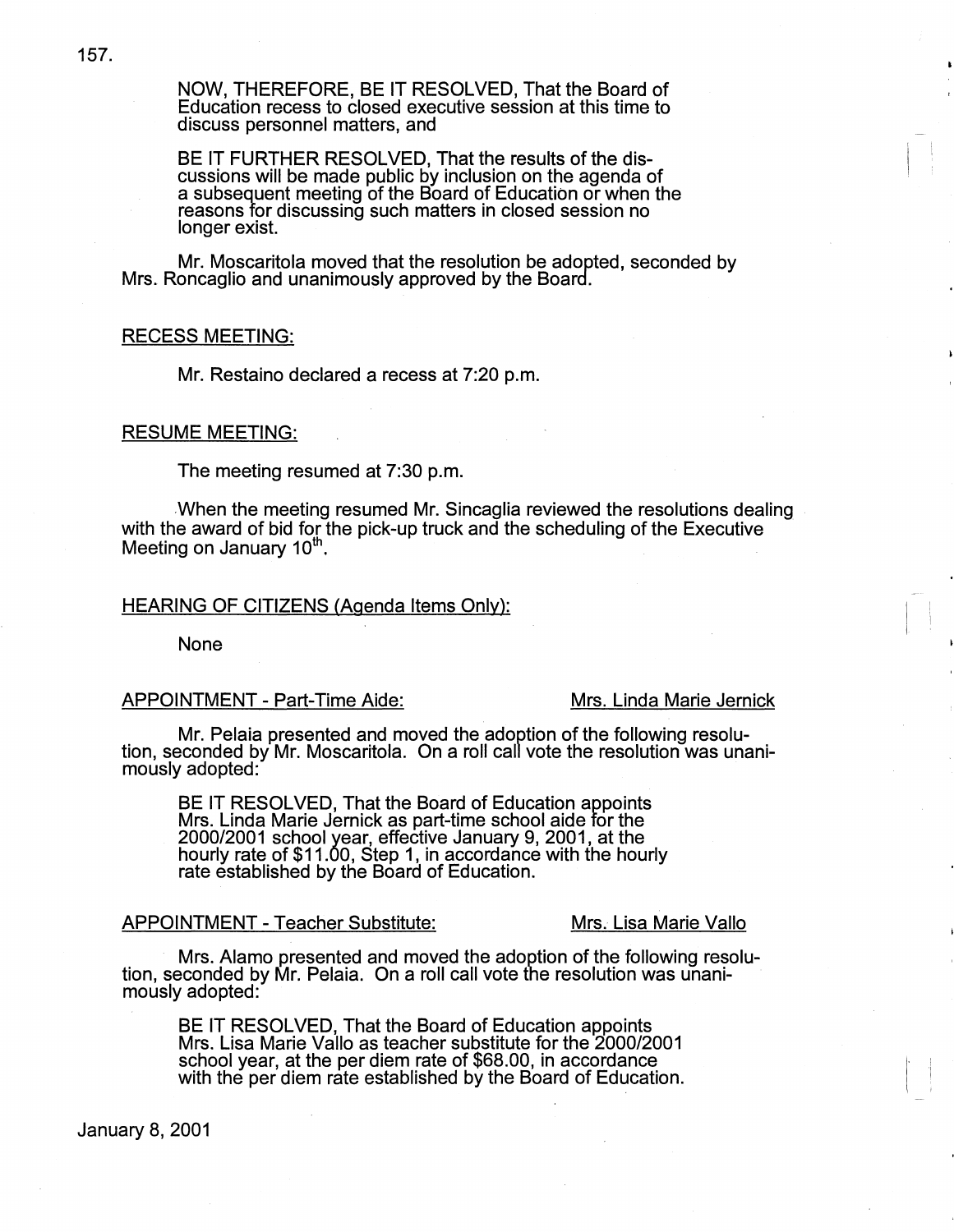### APPOINTMENT - Teacher Substitute: Mr. Salvatore Macri

Dr. Casale presented and moved the adoption of the following resolu- tion, seconded by Mrs. Roncaglio. On a roll call vote the resolution was unanimously adopted:

BE IT RESOLVED, That the Board of Education appoints Mr. Salvatore Macri as teacher substitute for the 2000/2001 school year, at the per diem rate of \$68.00, in accordance with the per diem rate established by the Board of Education.

BE IT FURTHER RESOLVED, That the Board approves the application for emergent hiring of Salvatore Macri as per the state criminal review procedure.

### APPOINTMENT - Substitute:

Mr, Catone presented and moved the adoption of the following resolu- tion, seconded by Mrs. Roncaglio. On a roll call vote the resolution was unanimously adopted:

BE IT RESOLVED, That the following substitute be approved for the 2000/2001 school year:

# **Custodian**

# Dean Wauchek

BE IT FURTHER RESOLVED, That the Board approves the application for emergent hiring as per the state criminal review procedure.

# RESCIND RETIREMENT - Transportation: Mrs. Arlene Muller

Mrs. Roncaglio presented and moved the adoption of the following resolu- tion, seconded by Mr. Moscaritola. On a roll call vote the resolution was unanimously adopted:

BE IT RESOLVED, That the Board of Education rescinds the retirement resolution of Mrs. Arlene Muller, bus aide, of December 18, 2000.

# REGULAR CAB PICK-UP TRUCK w/SNOW PLOW BIDS:

Mr. Moscaritola presented and moved the adoption of the following resolution, seconded by Mrs. Roncaglio. On a roll call vote the resolution was unanimously adopted:

WHEREAS, bids for a Regular Cab Pick-Up Truck w/Snow Plow were advertised on December 21, 2000, and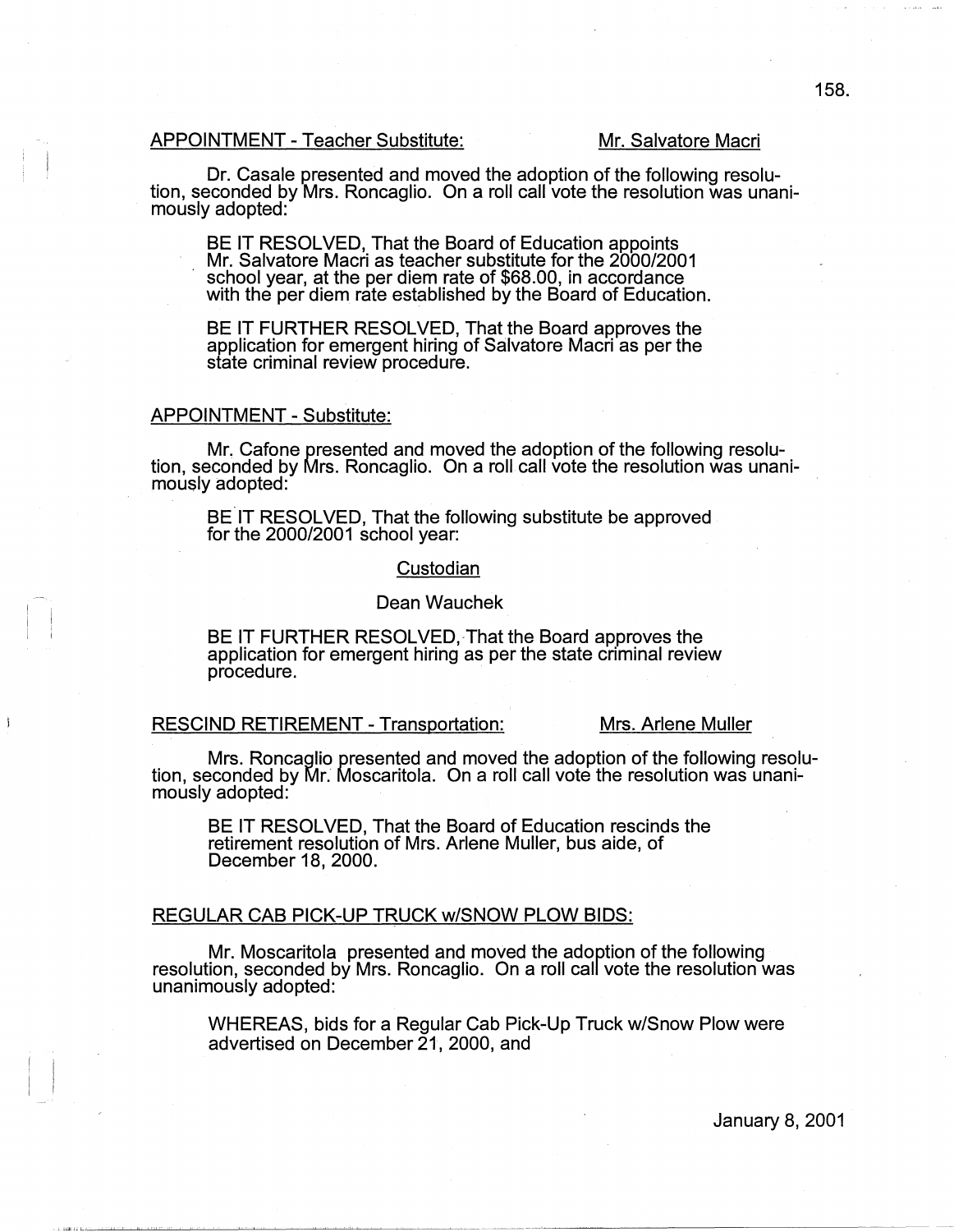WHEREAS, sealed bids were publicly opened and read aloud on January 8, 2001 at 11 :00 a.m. in the office of the Secretary/Business Administrator, and

WHEREAS, the following bids were received in the following amounts:

|                                                           | <b>Base Bid</b>                                 | Alternate                                                     |
|-----------------------------------------------------------|-------------------------------------------------|---------------------------------------------------------------|
| <b>Frank's Truck Center</b><br>Lyndhurst, NJ              | \$25,650<br>2000 GMC Sierra 2500                | a) No Bid<br>b) Included in Base<br><b>Bid</b><br>c) $$125$   |
| Princeton's Nassau/<br>Conover FLM, Inc.<br>Princeton, NJ | \$24,400<br>2001 Ford F250<br><b>Super Duty</b> | a) \$4,078<br>b) Included in Base<br><b>Bid</b><br>c) $$100$  |
| Whitesides of<br>Cambridge, Inc.<br>Cambridge, Ohio       | \$26,632<br>2000 GMC Sierra 2500                | No Bid<br>a)<br>Included in Base<br>b)<br><b>Bid</b><br>\$130 |
|                                                           |                                                 |                                                               |

and

 $\frac{1}{2}$ 

I \

WHEREAS, the bid of Princeton's Nassau/Conover FLM, Inc. appears to meet all specifications,

NOW, THEREFORE, BE IT RESOLVED, That the Board of Education awards the contract for a Regular Cab Pick-Up Truck w/Snow Plow to Princeton's Nassau/Conover FLM, Inc. at their low base bid price of \$24,400 and alternates in the amount of \$4, 178.00 for a total bid award of \$28,578.

# SCHEDULING EXECUTIVE SESSION MEETING - JANUARY 10, 2001:

Mrs. Fleitell presented and moved the adoption of the following resolution, seconded by Mr. Cafone. On a voice vote the resolution was adopted with Mr. Cafone, Mrs. Fleitell, Mr. Moscaritola, Mr. Pelaia, Mr. Restaino and Mrs. Roncaglio voting aye and Dr. Casale and Mrs. Alamo voting nay.

BE IT RESOLVED, That pursuant to N.J.S.A. 10: 4-12 the Nutley Board of Education will hold a closed executive session meeting on Wednesday, January 10, 2001 at 6:00 p.m. in the Board Conference Room to discuss contract negotiations, personnel and legal matters, and

BE IT FURTHER RESOLVED, That the results of the discussions will be made public by inclusion on the agenda of a subsequent meeting of the Board of Education, or when the reasons for discussing such matters in closed session no longer exist.